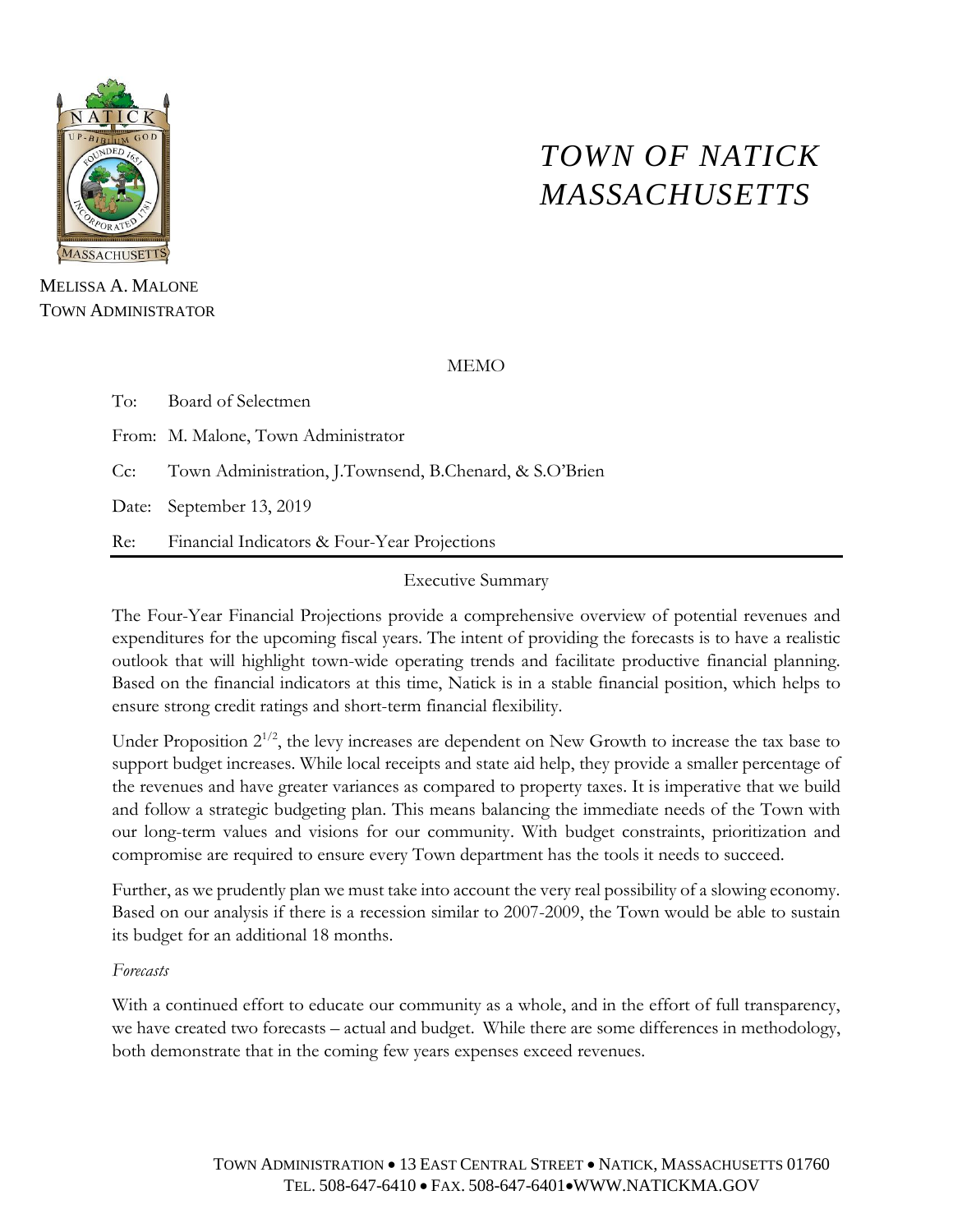- o The "Actual Forecast" is exclusively based upon actual historical spend along with projections of CBAS and personal costs. The actual forecast also takes into account a vacancy rate of around 4% that is then discounted from estimates of personnel appropriations.
- o The "Budget Forecast" outlines potential appropriation increases based on projected CBAs, personnel costs, and operating expense inflationary increases, with the view to the past but rolling forward the FY 20 budget.

#### *Revenues*

At this time, our revenue projections are preliminary and there will be modifications (increases and decreases) as we move forward with the budget process. That said we must use informed assumptions to help plan and guide discussions. The following assumptions provide context for the initial revenue forecast.

- o Tax Levy Prior year tax levy, plus 2.5%, plus debt exclusions (offset with part of debt service expense), with New Growth estimated between \$1.2M - \$950k.
- $\circ$  State Aid Projected growth of 2%-3% annually with a 1% increase to charges.
- o Local Receipts & Other Local Receipts An initial decrease from the FY20 budget based on anticipated reduced investment income and other revenues, such as ambulance revenue and motor vehicle excise, that are not materializing to the same degree.

## *Expenses*

Given the difference between the actual and budgeted forecasts, the expense assumptions for each are different.

#### Actual Forecast Expenses

# Personnel Costs

- o Collective Bargaining Agreements COLA projected at 2%, 3%, 1% through FY21, and 2% COLA increase for FY22 – FY24
- o Step increases have been forecasted by bargaining unit
- o Personnel Board employees 2% merit
- o Vacancy rates calculated based on average of FY17-FY19 approximately 4% which has been reduced from projected personnel expense

# Operating Expenses

o These expenses assumptions are derived from a combination of sources: expenses from FY 19, historical averages, regressive modeling, and inflationary index of 1.7%.

#### Budget Forecast Expenses

# Personnel Costs

- o Collective Bargaining Agreements COLA projected at 2%, 3%, 1% through FY21, and 2% COLA increase for FY22 – FY24
- o Step increases have been forecasted by bargaining unit
- o Personnel Board employees 2% merit